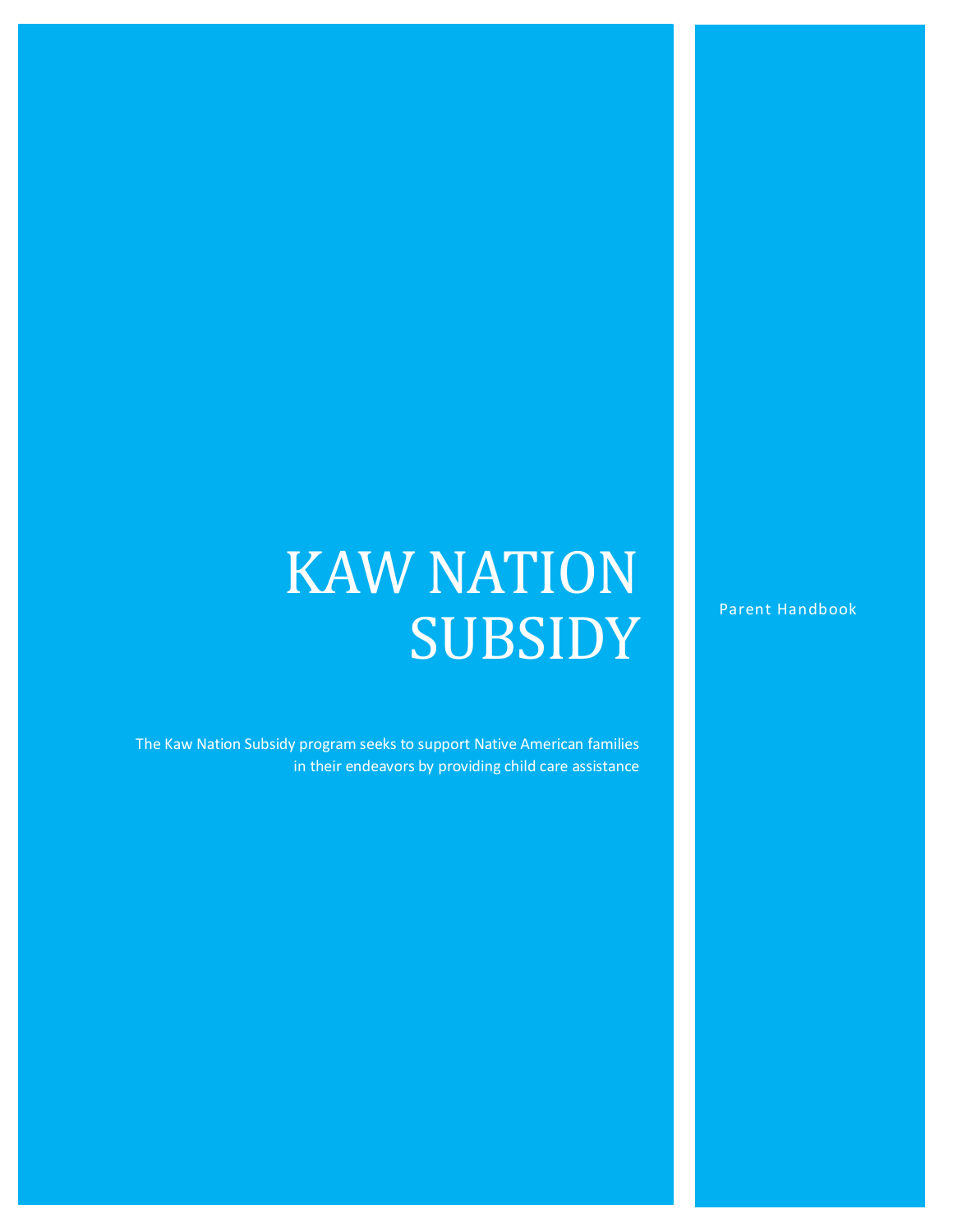# Table of Contents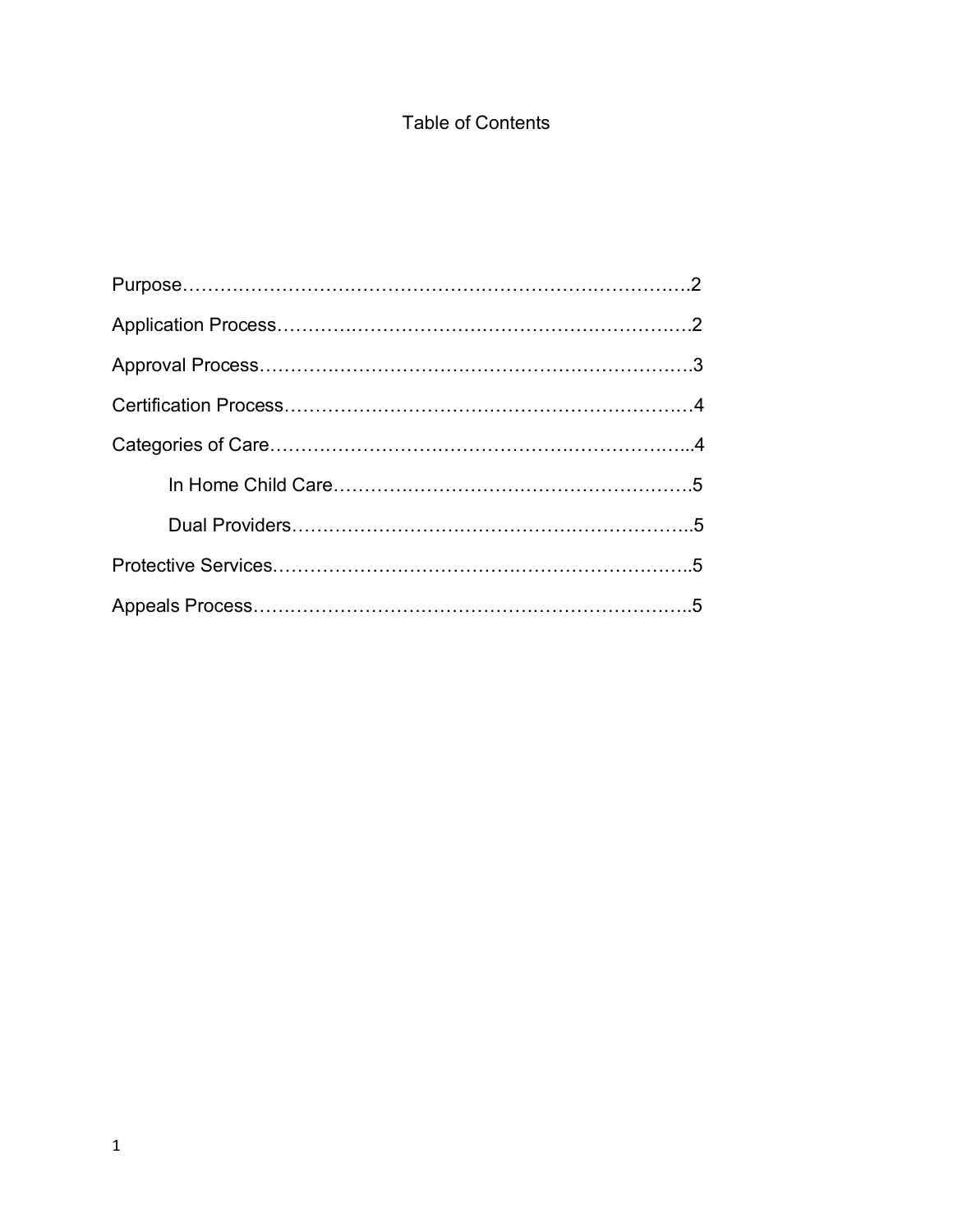#### **Purpose**

The Kaw Nation Child Care Subsidy Program Seeks to support Native American families to ensure they have access to quality and convenient child care. The purpose of this booklet is to inform you as the parent of your rights and responsibilities.

#### **Application Process**

Applicants may find applications online at [www.kawnation.com/ccdf](http://www.kawnation.com/ccdf) or you may visit our office at 96 Charles Curtis Dr. Newkirk, OK. Applications can also be mailed or faxed to you.

In order to apply you will need the following:

- A completed subsidy application
- Birth Certificate for each Child
- CDIB Card for child/children
- Copy of current immunizations
- Proof of income- One Month for each applicant/Co-applicant
- School (full-time status)

If an applicant is eligible for child care assistance, we will need to contact the Provider you want to use. It can take up to 30 days to process the necessary paperwork with the Provider.

Your Provider will need the following:

- A signed Provider agreement
- A W-9 tax form
- A Confidentiality agreement
- A Health and Safety Assessment conducted by CCDF Contact Rep.

Background Checks and or Drug Testing may be required of all potential Providers and all those living or frequent the home. 18 years of age or older.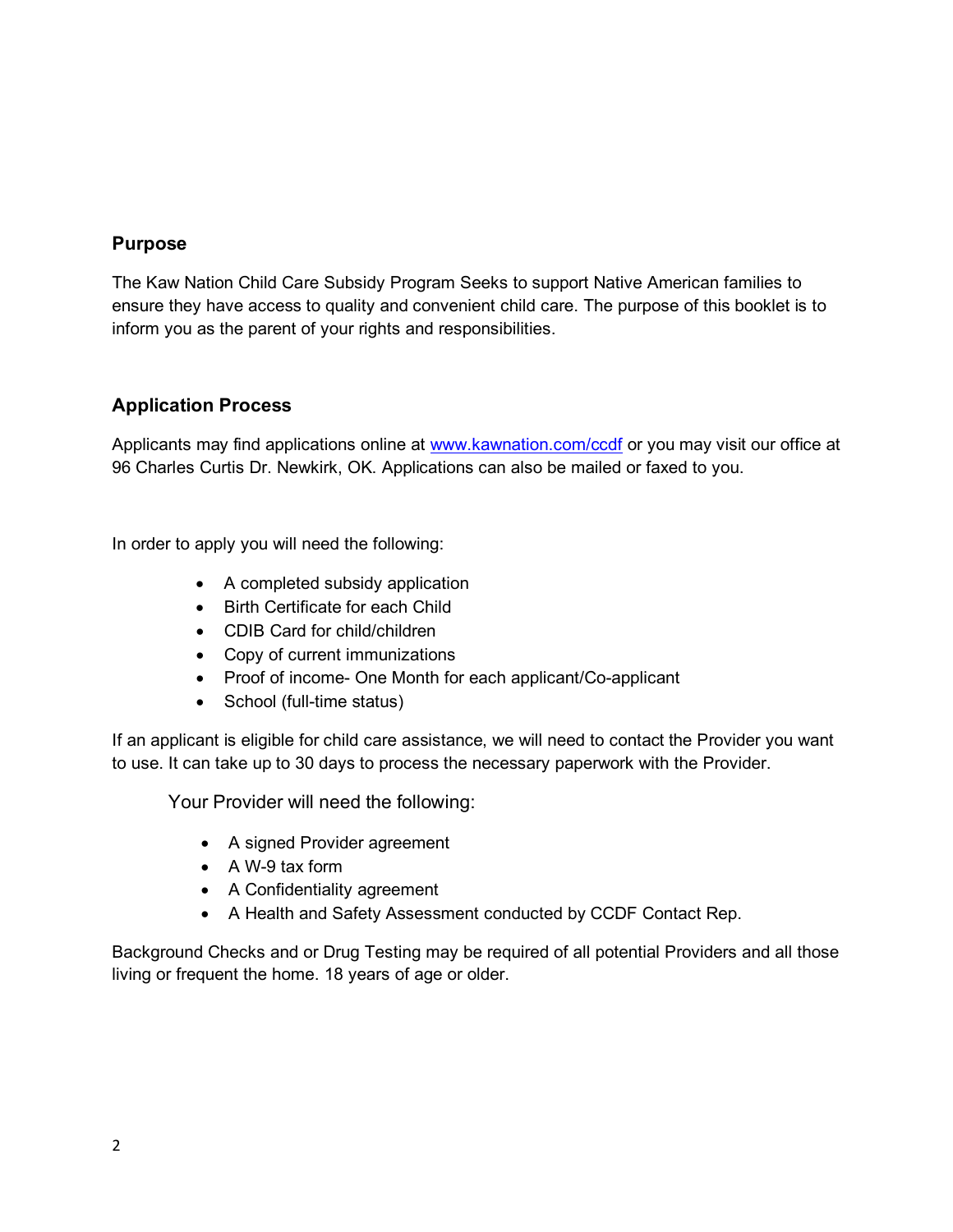#### **Approval Process**

If approved for services, the Contact Rep will figure your co-pay or cost share based on your income and household size. Your co-payment will need to be paid to your Provider once a month. Arrangements should be made with your Provider as to when the co-payment is due. Once approved, a "certificate of approval" will be mailed to you and your provider. The certificate of approval details the date services begin, the amount of your co-payment, children approved for services, and the provider they are approved to attend. This approval notice also informs you of the maximum days of care they are approved for.

It is the responsibility of the Applicant and Co-applicant to inform Kaw Nation of

- **Any changes to Applicant household size**
- **Any changes to your contact information (phone number or address)**
- **Any changes to Applicant/Co-applicant income**
- **Any changes to your provider prior to switching providers**
- **Any changes to Applicant/Co-applicant School/Work Schedule**

#### **You must attain full time status. If you drop full time status you must notify Kaw Nation immediately. Failure to do so may result in being placed on inactive status and a repayment plan will be issued**

If your employment status has changed due to unemployment a Job Search Form is available for a period of 3 months. The applicant will have up to 3 months to obtain employment to stay on program. Job search forms must be turned in every Friday via fax, email or in person.

#### **Time sheets**

Upon approval each applicant is responsible for reviewing their attendance records (**timesheets)** for accuracy. Once you have reviewed your child(s) attendance records you must sign and date the attendance records(timesheets). Your provider has up to 30 days to submit their completed timesheet. If you do not sign and date your child(s) attendance records within 30 days, you will be responsible for all cost owed to the Provider. If a signature from the parent or guardian is not obtained the family will be put on inactive status and remain on inactive status for one year.

Kaw Nation pays for the time that your child attends and all absent days. Outside costs including activity fee, registration fees, late fees etc. will not be covered. If you fail to make your co-payment to your provider, you risk losing your child-care assistance and being put on inactive status. No payments will be made to Provider or applicant that is inactive. Your provider will be paid the rates used by DHS of Oklahoma and DCF of Kansas. Once your provider has submitted their completed timesheet/claims payment is processed. Payments can take up to two weeks to be issued.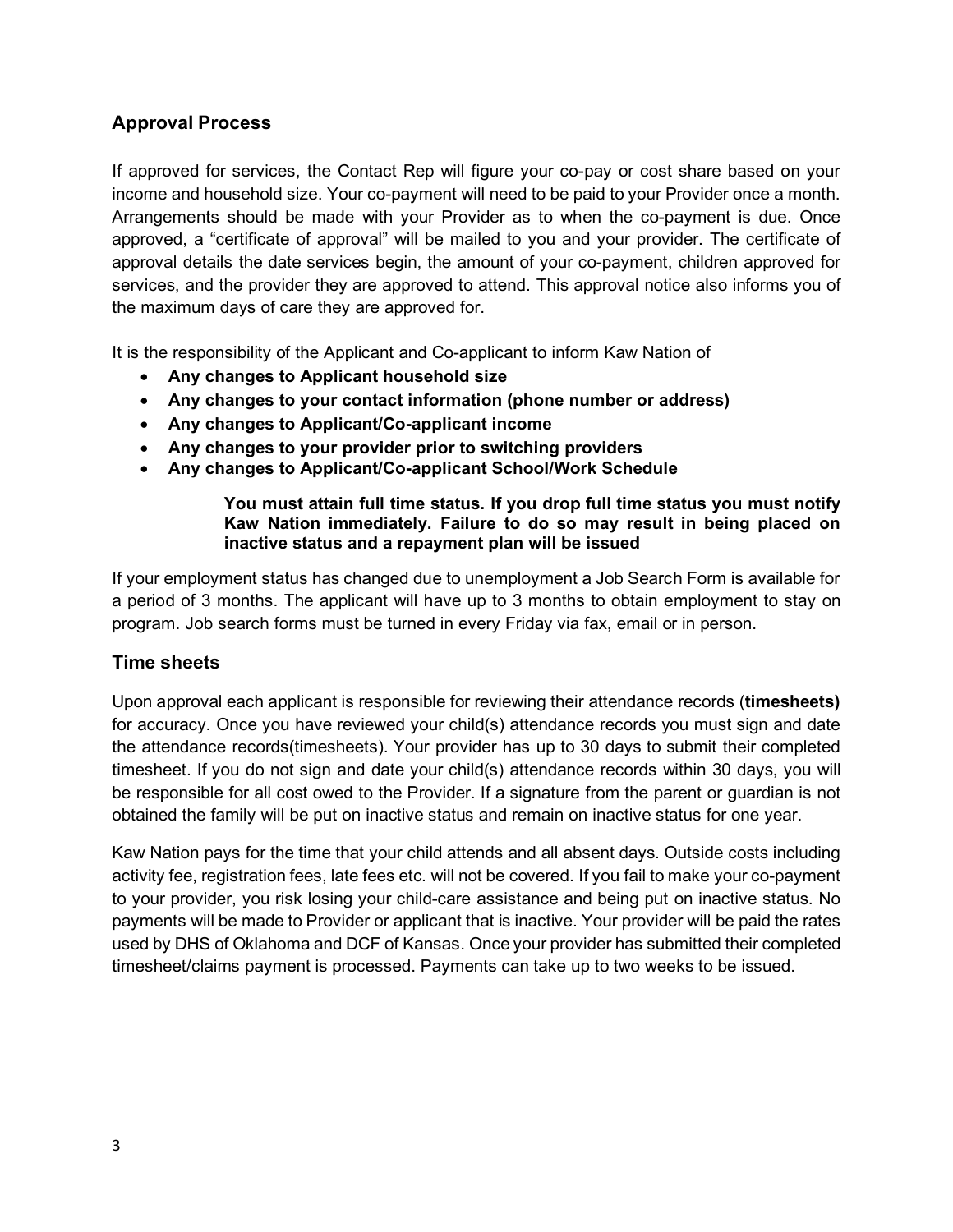# **Certification Process**

The Contact Representative will issue a notification by postage to each family on December 1<sup>st</sup>. All current subsidy families will be required to complete the certification process by January 1st.

During the Process you will be asked to provide the following:

- **A new subsidy application**
- **Updated income verification and or one-month paystubs**
- **Updated school/training schedule**
- **Proof of residency**

**Updated documentation of foster/respite/protective services or special needs (if applicable)**

# **Categories of Care**

Child care providers within the subsidy program must be licensed, regulated by tribal law or legally exempt from regulation. The four categories of care are:

- **In home child care-care provided within the child's home**
- **Family child care- care provided by one caregiver in a private residence other than the child's home**
- **Group home child care-care provided by two or more caregivers in a private residence other than the child's home**
- **Center based child care-group care provided in a facility outside of the child or Providers home.**

# **In-Home Child Care**

In-Home child care is available but limited in its use. In-home child care is restricted to the following.

- **Only for children with special needs**
- **Based on a provider meeting with a minimum age of 21**
- **Based on hours of care (minimum of 20 and maximum of 50 hours per week including non-traditional hours, not to exceed 200 hours a month)**
- **Provider must not be a member of the home**